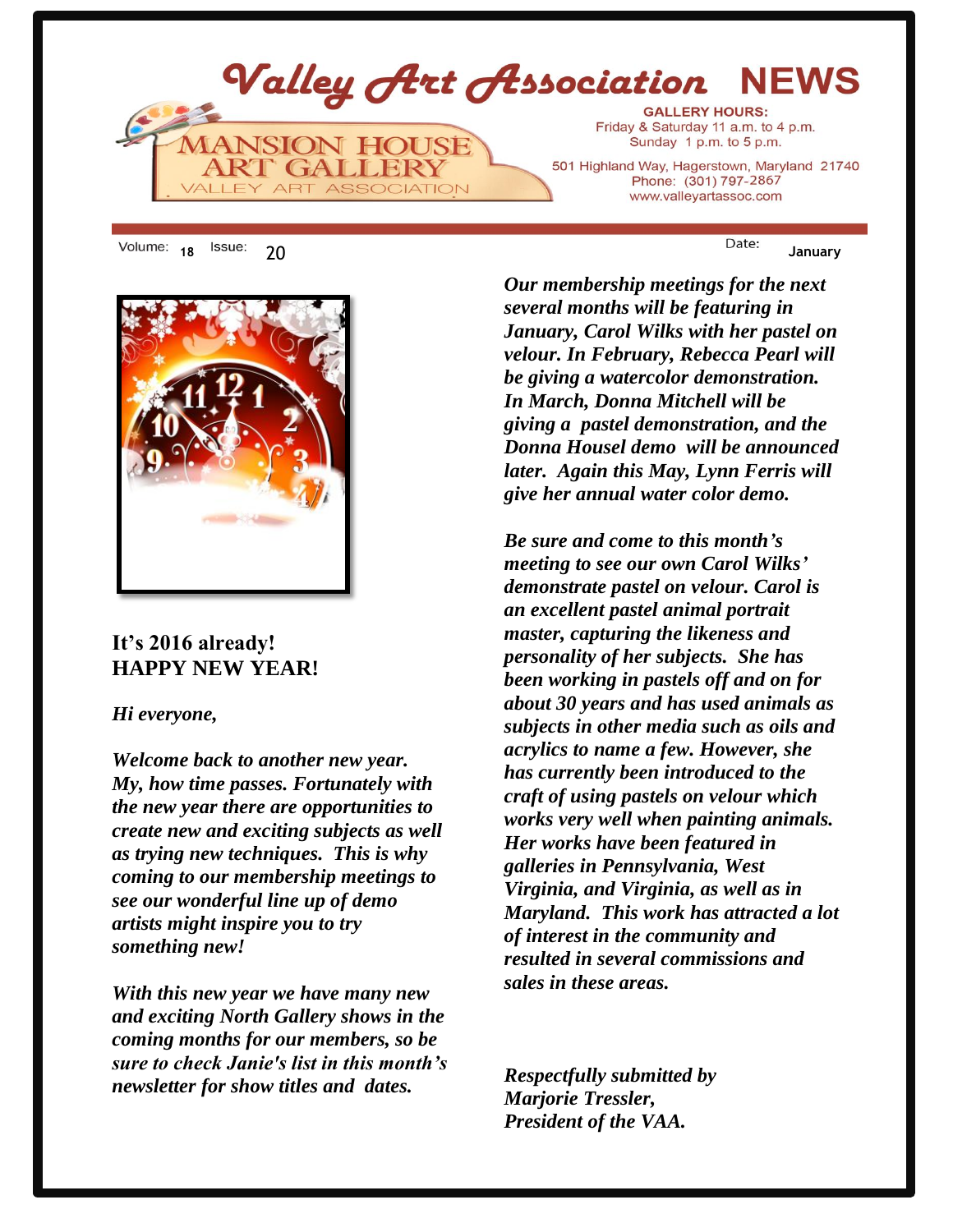#### **Member News**

**PEG** 



#### **Passing of Donna Smith**

**It is with utmost sadness that I have to report that our friend, long term member and VAA, Treasurer, Donna Smith, lost her battle with cancer, passing away December 1st. She remained active with our group throughout her illness. It goes without saying, that she will be missed by everyone at VAA. She was a grand lady! Our sympathies go out to her family and friends.** 

**Membership Dues**

**Membership dues are due for the 2015-2016 fiscal year (July 1, 2015 through June 30, 2016) if you have not already paid.**

**Valley Art Association needs someone to fill the Treasurer's position as soon as possible. This work is not difficult, but it is critical to the operation of the Association and the gallery if The Valley Art Association is going to continue. If interested, contact Sue Parker with any questions (susanparker@frontier.com or 304-258-4046.)**

**North Gallery News** 

**Exhibiting members shall take responsibility for cataloging the items they place at the Mansion House, and shall maintain a list of their items at the desk in the place designated. Each shall also have a folder for receipts of any sales.** 

#### **Special considerations:**

#### **Shrink-Wrapped Two Dimensional Artwork**

**The conditions above apply to shrink-wrapped artwork with the following additional provisions. Each member will be limited to 5 shrink-wrapped items at a time (sold pieces may be replaced), and they will be placed in designated Valley Art shrink-wrap bins. Because of space limitations, individuals may not bring in their own bins unless asked by the Gallery Director to contribute one as one of the common, shared bins.**

**(See Opening and Closing Dates under North Gallery Shows)**

#### **Hanging Miniatures**

**To all members that are interested in hanging miniatures on the miniature rack, there will be a small fee. Contact Janie Moltrup for details.**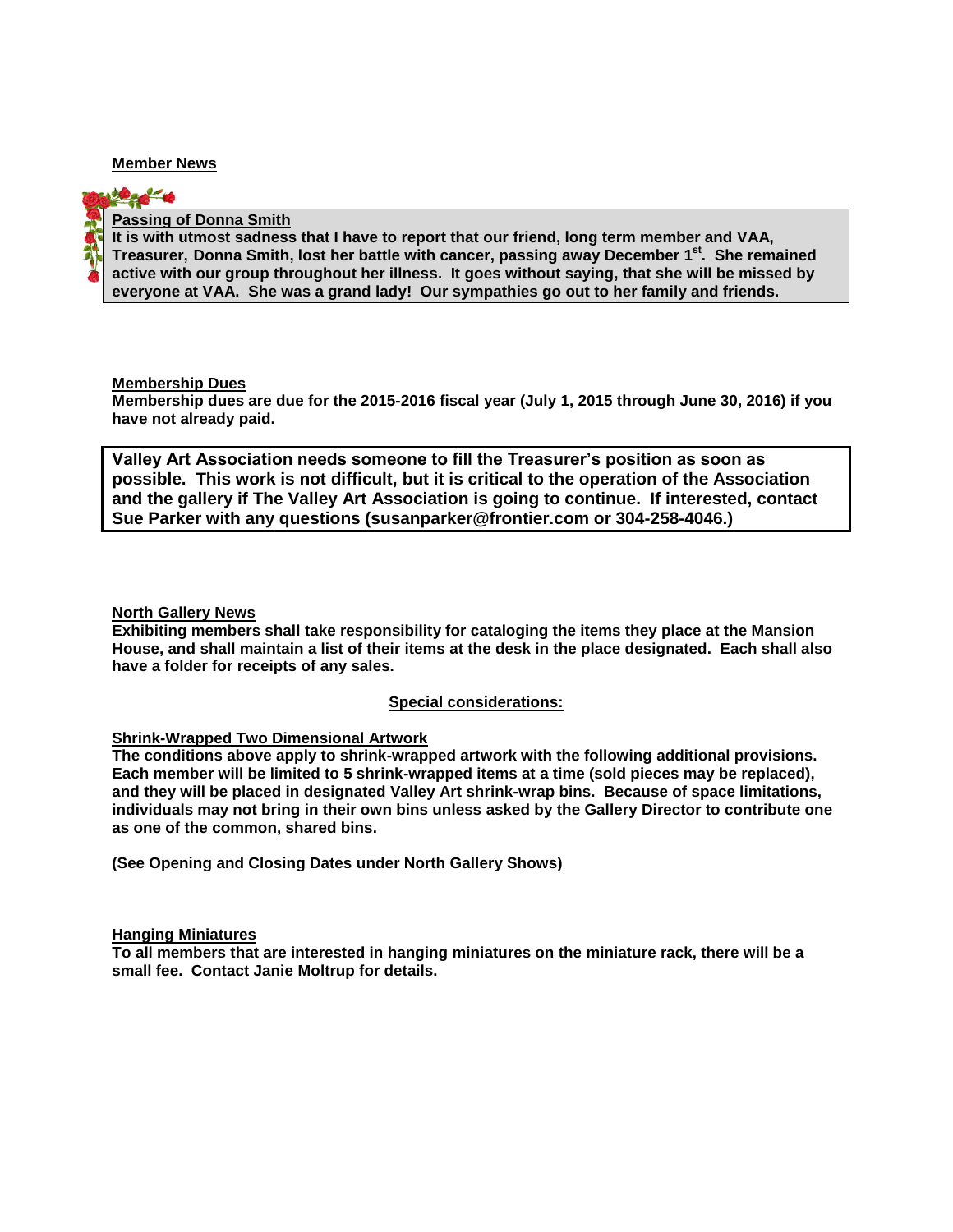#### **2016 Shows**

- **December, 2015 to January 2016 -- The Winter All Member show "My Favorite Things.**
- **February -- Art in the Heart. Members will be asked to create heart themed work.**
- **March -- All Member Show: My Heritage reflecting our personal heritage. Janie Moltrup has a series of old glass slides from her family that she can convert to images for display.**
- **April -- All Member Show, " Springtime on My Mind "**
- **May – All Member Show of Abstract Paintings**
- **June/July -- All Member and Miniature Show in conjunction with the Blues Fest. "Feeling The Heat?" Start painting!**
- **August -- Tamara Hoffman Solo Show: "Reflections of Light".**
- **September – Carol Miller Solo Show.**
- **October – Potomac River Artists Guild (PRAG)**
- **November – Sherry Kemp solo show.**
- **December – Winter All Member Show**

#### **Inspiration Tuesdays**

**Dates: Continuous Day: Tuesday Time: 10am-2pm Location: Mansion House Tuition: Free. Marjorie Tressler is facilitating a weekly painting session in oil, acrylic, watercolor or mixed media for intermediate and advanced painters each Tuesday. These sessions are free and open to all members of the VAA. The artists share ideas, experiences, knowledge and use of materials. There are some critiques, but most of all, inspiration. The artists supply their own materials, still life set-ups and resource photographs, etc. The only requirement is that the artist needs to be self-motivated and able to work independently. For more information or to sign up, please contact Marjorie at 717-762-6791 or marjorietressler@comcast.net.**

#### **Wednesday Night Art Class**

**Beginning January 6, 2016, Marjorie Tressler will be teaching a class in both oil and acrylic the 1st and 3rd Wednesday night of each month from 6:30 to 9pm. Location: Mansion House. Tuition is \$65.00 for 6 classes. Classes are continuous and will be for all painting levels. Each student gets individual attention and is encouraged to work on any subject they are interested in and wish to paint. The class is very unique where the students are taught in a very friendly and relaxed atmosphere with fun conversations, where everyone is enjoying the experience of creating a beautiful painting. The only requirement is for students to provide their own painting materials, table or floor easel. For more information please contact Marjorie at 717-762-6791 or marjorietressler@comcast.net .**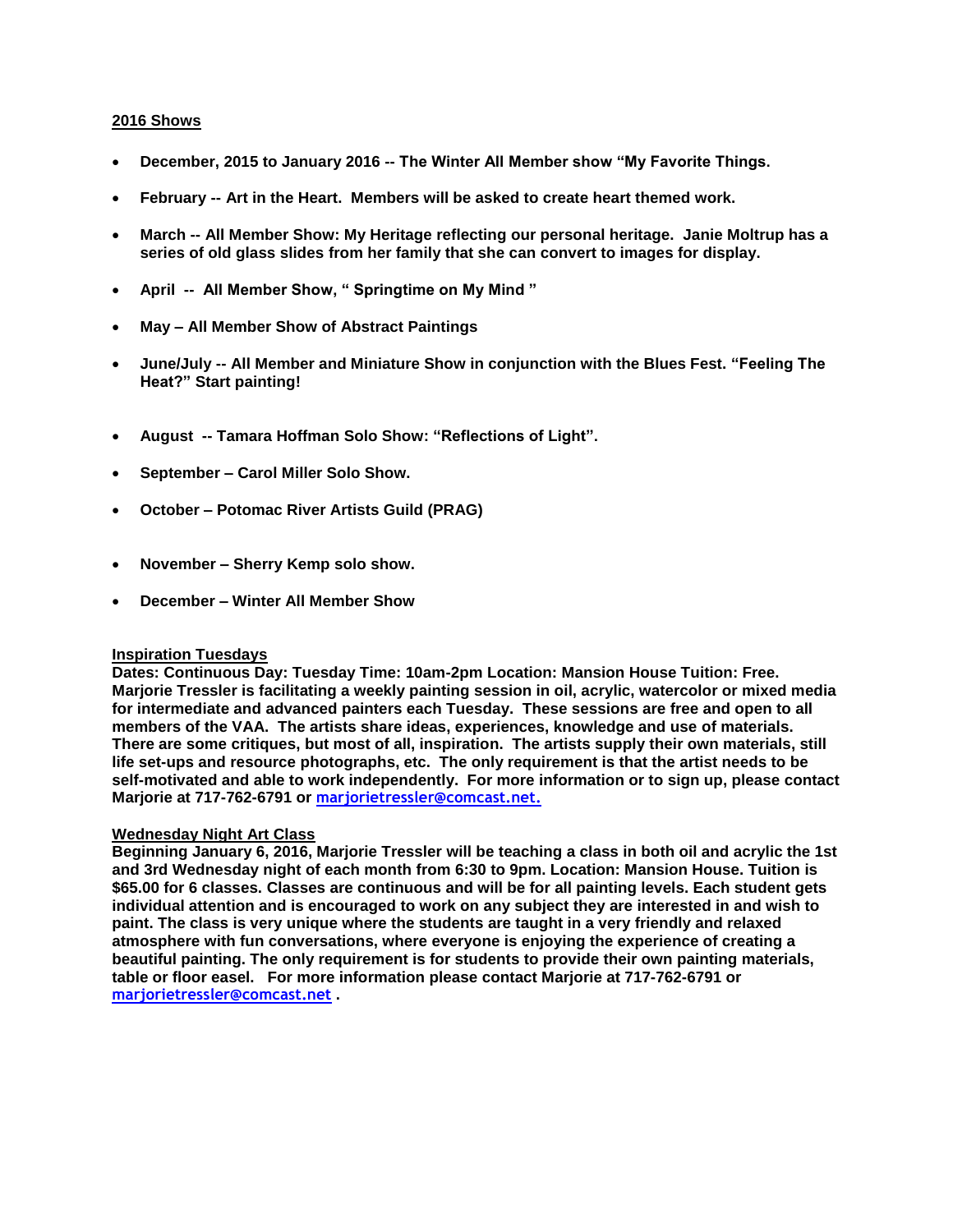#### **Wednesday Art Group**

**The Wednesday Art Group invites you to join us. We meet every Wednesday from 10am to 2pm. Bring your lunch and paints, any medium. For more information call Audrey Mentzer at 301-739- 8112 or Ruth Peyton at 304-274-3465.**

#### **Destination Arts, Waynesboro**

**This is a news flash to our members for an opportunity to visit and maybe consider showing their work at Destination Arts in Waynesboro. Destination Arts continues with 5 permanent galleries and more in the works!!! "Gallery 50", the Arts Alliance's flagship gallery, has maintained a following featuring: Wind Down Fridays with music and Uncorked Inspiration Paint nights. Artists demo every Thursday with Marjorie Tressler and music every weekend at Gallery 50. Also, there are writers' and song writers' forums once a month. With over 80 artists and artisans represented in Gallery 50, it is joined by 42 West Arts, a co-op gallery with 17 artists; The Ceramic Center, a coop of potters; and Through the Lens and Beyond plus Gallery 20. Hours of operation are: Thursday 1-4pm, Friday 5-8pm, Saturday 12-6pm, and Sunday 1-4pm. For more information, contact Gallery 50 Curator, Marjorie Tressler at [marjorietressler@comcast.net.](mailto:marjorietressler@comcast.net)**

#### **42 West Arts Gallery**

**Located at 42 West Main Street, Waynesboro, 42 West Arts Gallery is excepting 3D artistssculptures, fine art crafters, etc. to join the art gallery. Contact: Denny & Donna Bingaman 717-762-8394 artsyfolks@embarqmail.com**

**Artists Looking for Artists and Models for Wednesday Portrait Group Hagerstown YMCA Wednesday Mornings 9:30am—12:30pm Contact: Donna Mason: 301-791-6719 or donnamasonart@yahoo.com**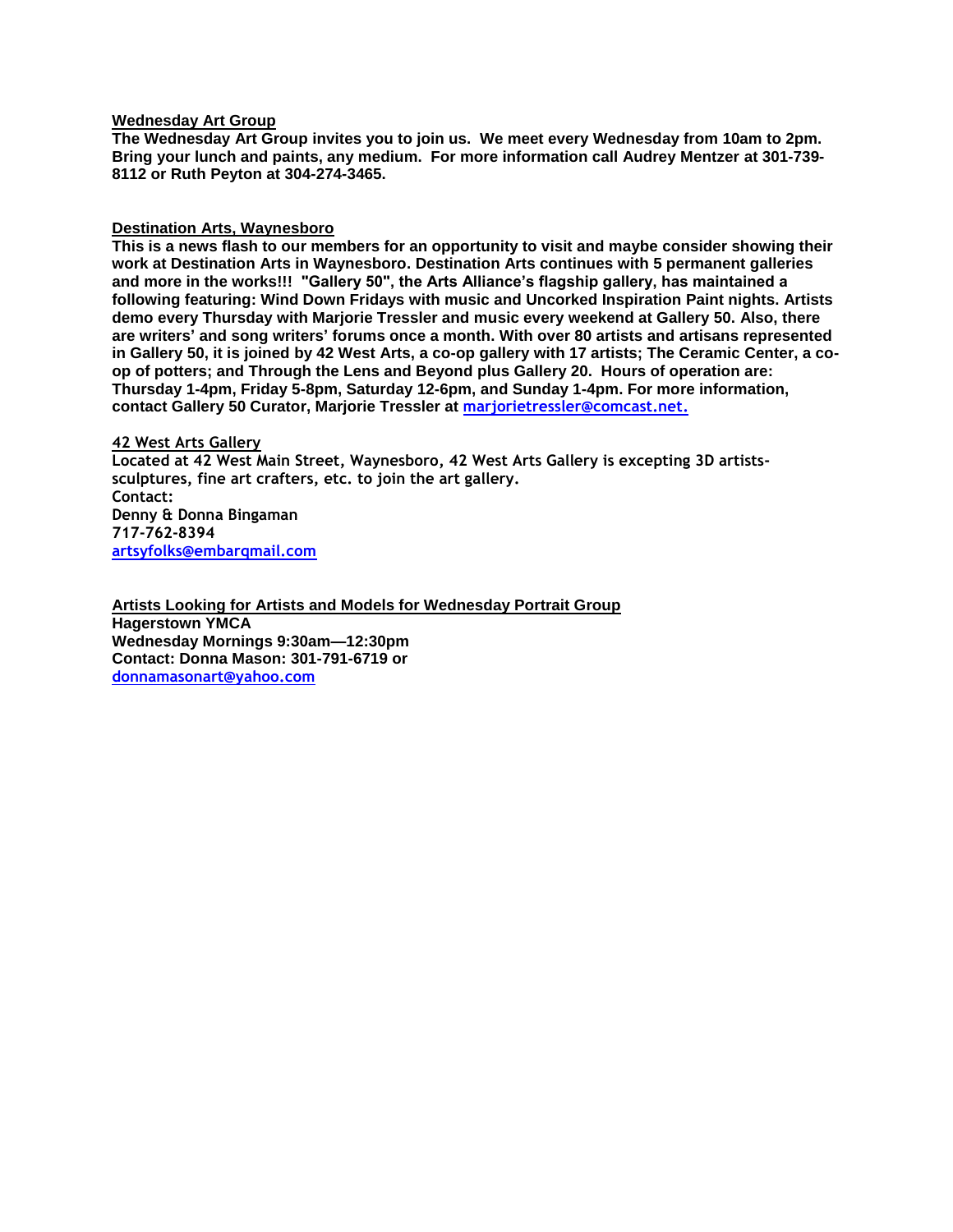# **Valley Art Association 2016 Meeting Schedule**

**January 27, 2016 – Carol Wilks Pastel on Velour Demonstration**

**February 24, 2016 – Rebecca Pearl Watercolor Demonstration**

**March 23, 2016 – Donna Mitchell (pastel artist)**

**April 27, 2016 – Donna Housel** 

**May 25, 2016 – Lynn Ferris (water color)** 

**June 22, 2016 – Picnic**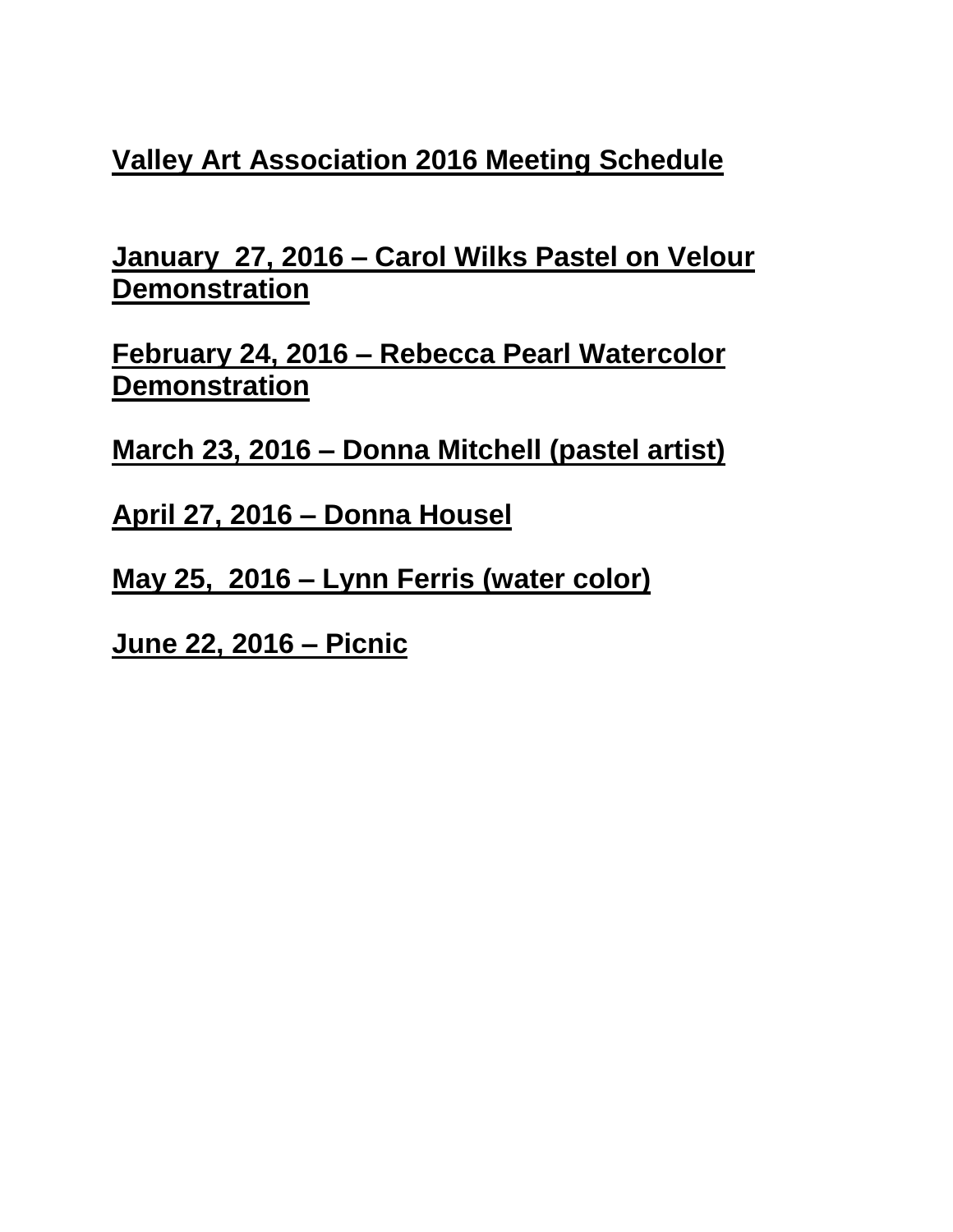# **2016 Meritus Art In The Hallways Schedule**

| <b>January</b>   | <b>Carol Gwin</b>        |
|------------------|--------------------------|
| <b>February</b>  | John Mullican            |
| <b>March</b>     | <b>Nicole Troup</b>      |
| <b>April</b>     | <b>Ruth Peyton</b>       |
| <b>May</b>       | <b>Rhoda Albright</b>    |
| June             | <b>Audrey Mentzer</b>    |
| July             | <b>Donna Ashbaugh</b>    |
| <b>August</b>    | <b>Marjorie Tressler</b> |
| <b>September</b> | Donna Bingaman           |
| <b>October</b>   | <b>Sharon Benoit</b>     |
| <b>November</b>  | <b>Carol Miller</b>      |
| <b>December</b>  | <b>Bill Davis</b>        |
|                  |                          |

## **"ART IN THE HALLWAY" with Meritus Medical Center Donations**

| VAA members' sales for 2015:                                                    | \$1,070.00              |
|---------------------------------------------------------------------------------|-------------------------|
| <b>Donations to Auxiliary for 2015:</b><br><b>TOTAL VAA Sales since 5/2004:</b> | \$267.50<br>\$25,907.22 |
| <b>TOTAL Donations to Auxiliary since 5/2004:</b>                               | \$6,468.26              |

**Thanks to all who have participated!**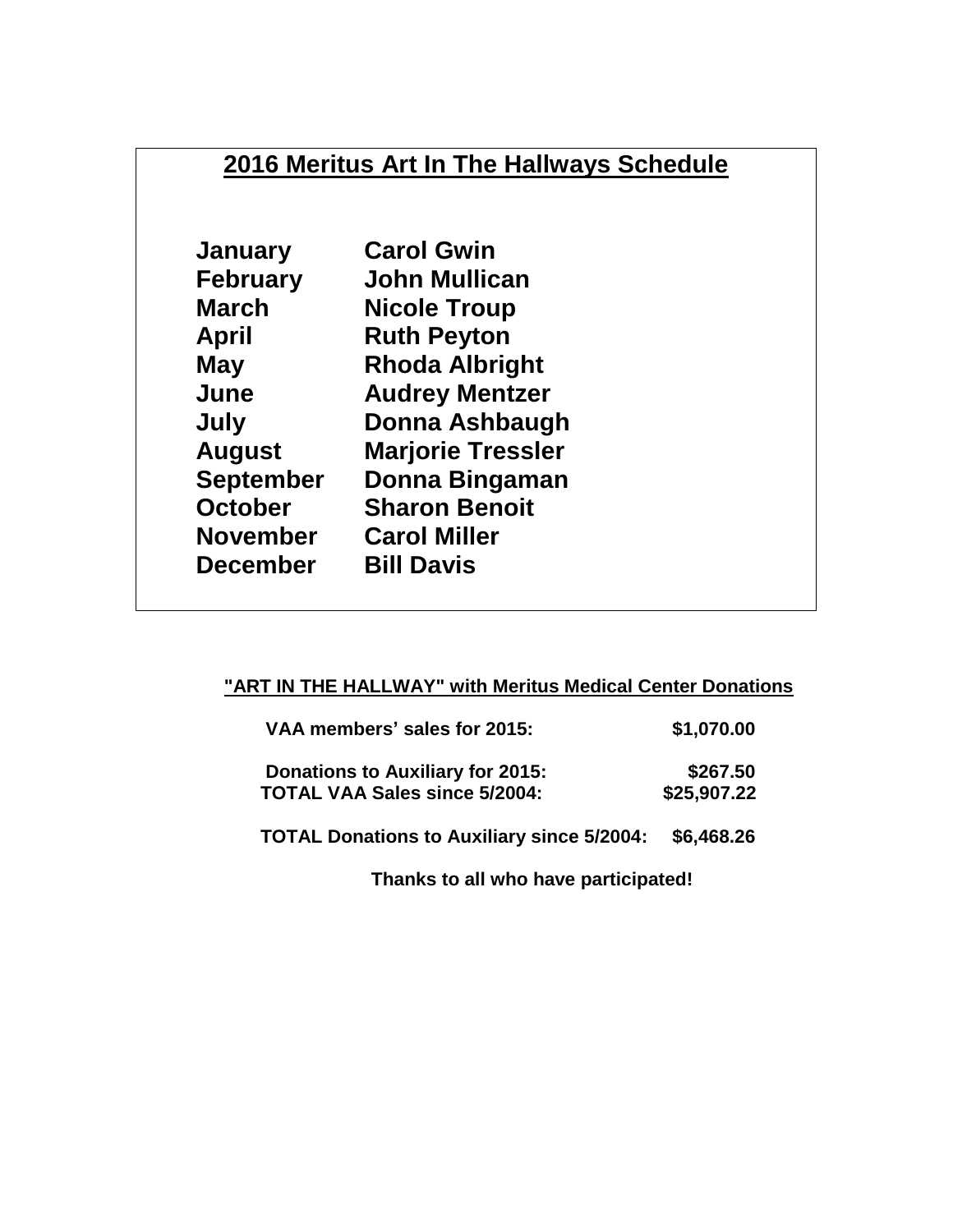# **2016 Chambersburg Hospital Artist of the Month Schedule**

**January Betty Koontz February Alice Rockwell March Roy Hoffman April Barbara Petrucci May Viktoriya Hoover June Cindy Barker July Sylvia Troust August Donna Bingaman September Denny Bingaman October Jean Harshman November Kent Roberts December Lynda Cook**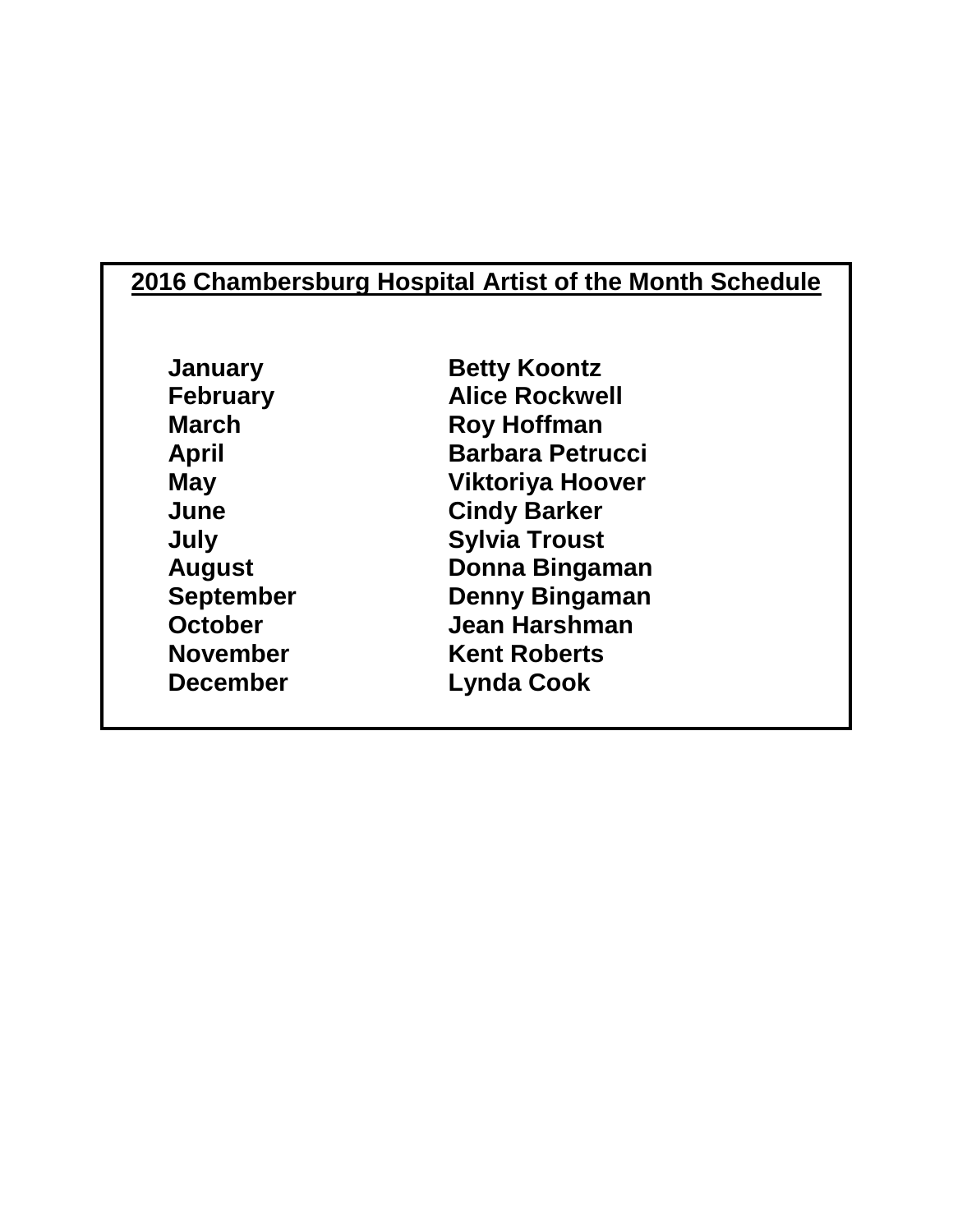### **North Gallery Shows for 2016**

**December 2015/January 2016 – All Member Show, "My Favorite Things"— Closing January 31 2016 (Drop off December 1 and Pick up February 1)**

**February 2016 -- "All Member Show" Art in the Heart (All Member Show)—Opening February 5, 2016—Closing February 28, 2016. (Drop off February 2 and Pick up February 29)**

**March 2016-- All Member Show, "My Heritage" Images reflecting our person heritage (All Member Show) Opening March 4—Closing March 27. (Drop off March 1 and Pick up March 28)**

**April 2016 All Member Show, "Springtime On My Mind" Opening April 1 Closing May 1 (Drop Off March 29 and Pick Up May 2)**

**May 2016— All Member –Abstracts Opening May 6—Closing May 22 (Drop Off May 3 and Pick Up May 23)**

**June & July 2016-- "Blues Fest and Miniature Show" Opening- May 27—Closing July 24 (Drop Off May 24 and Pick up July 25)**

**August 2016 -- Tamara Hoffman Solo Show**

**September 2016 -- Carol Miller Solo Show**

**October 2016--Potomac River Artists' Guild (PRAG) Show—Opening September 30— Closing October 30. (Drop off September 27 and Pick Up October 31)**

**November 2016 Sherry Kemp Solo Show**

**December 2016 Winter All Member Show—Opening December 2—Closing January 29, 2017. (Drop Off November 29 and Pick up January 30)**